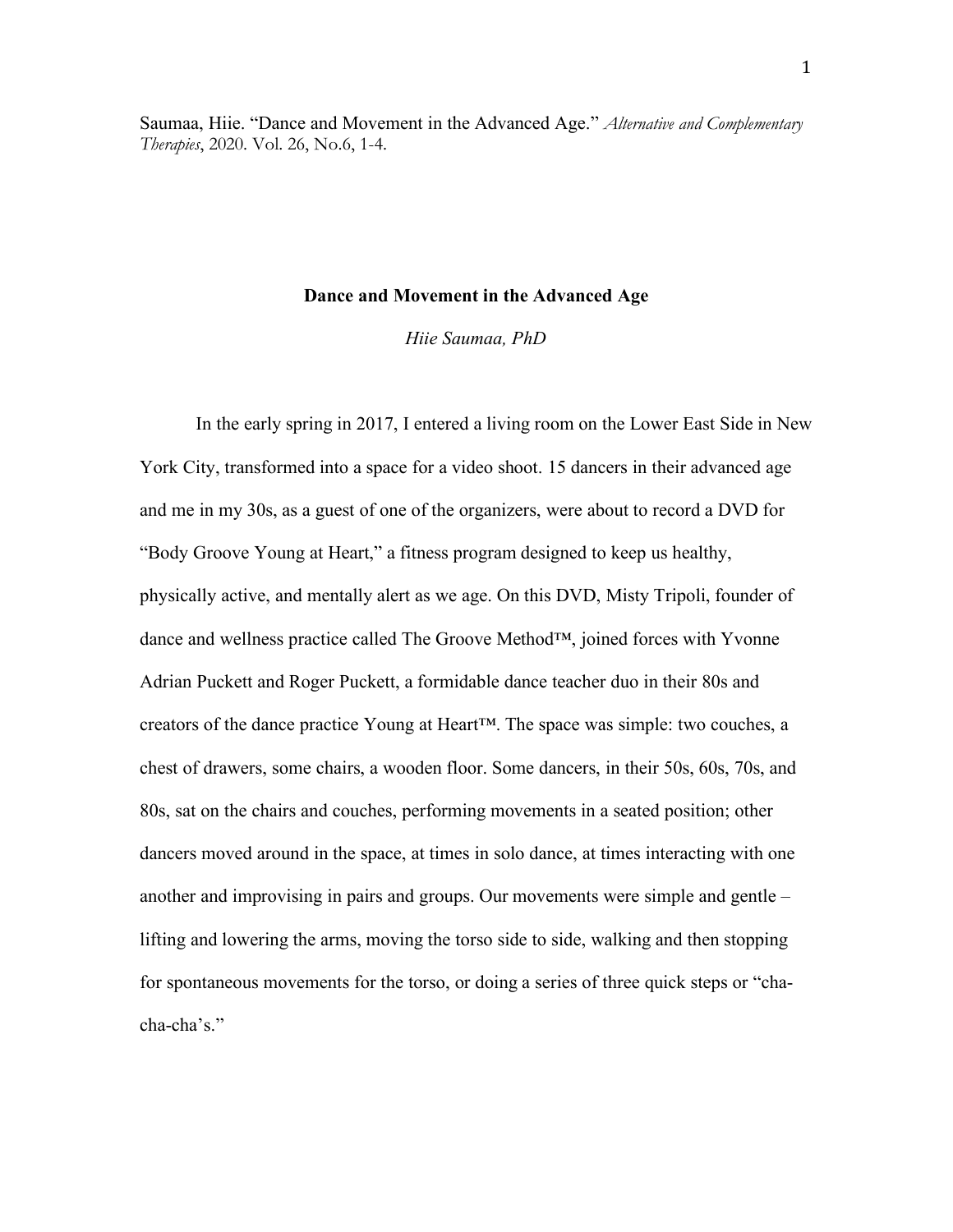One of the songs was a lyrical instrumental piece for the piano, a succession of arpeggios where one single note follows the other instead of a series of chords or harmonized melodies. "We are exercising the agility of the fingers. Feel each note distinctly as you move each finger separately, as if playing separate notes on the piano," Tripoli said.1 We were playing the imaginary pianos in the air, on our forearm, on the side of the sofa, on the leg of another dancer, on the floor. "Let's retain the flexibility of our hands and the health of the finger joints; let's use our hands for movements that differ from everyday activities," she added.<sup>2</sup> I felt how I inhaled and exhaled with the rising and falling phrases of the music. My nervous system began to calm down. We lifted one arm, brought it to the back of the body, looked at it, and moved it to the front again. I felt a satisfying stretch in the side of the body. When I gazed at the fellow dancers, I saw sparkles and softness in their eyes, a brightness that smoothed out the wrinkles on their faces. We were not just pressing imaginary piano keys – the expression of our hearts was in these movements. I felt a surge of compassion for the other dancers and myself.

In this article, I will discuss the ways in which dance, particularly somatic and mindful dance practices, can impact the aging body. What can dance offer to the elderly population? What is meaningful and restorative about experiences like the one I outlined above? What are some of the movement practices that can safely support the health of the body, mind, and emotions as we age?

#### **Physical Activity, Dance, and Age**

Numerous studies have demonstrated that physical activity can slow down physical deterioration and be beneficial for the health of the brain and cognitive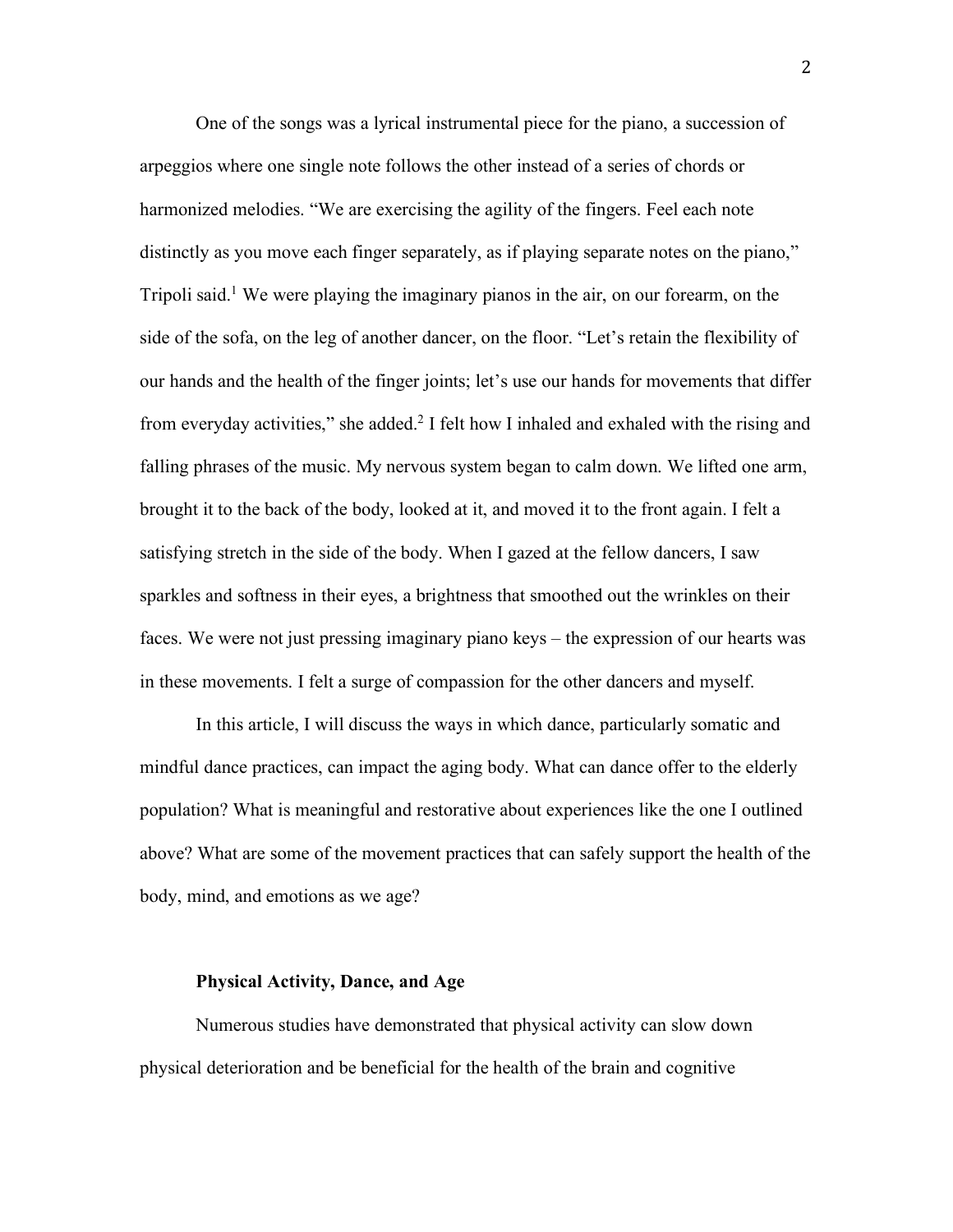functions.<sup>3456</sup> While physical and brain-related health benefits have created much interest, Movement artist, educator, dance researcher, and author Pegge Vissicaro notes that studying the effect of movement on the whole person in geriatrics literature is relatively little explored. She observes, "The greatest change in my thinking as I age is the discovery that purposeful or intentional movement has the power to provide holistic balance and serve as a stabilizing mechanism for the elderly. … A holistic approach considers the interrelationships between physicality, emotionality, intellectuality and spirituality."7 Diane Amans, educator and one of the leading practitioners in community dance, similarly points out that numerous evidence-based research studies describe the health benefits of participating in physical activity later in life but it is worthwhile considering what dance can offer in addition to physical benefits. She remarks, "It is an art form and has the potential to engage the whole person; dance offers an aesthetic experience and opportunities for self-expression."8

We face physiological, psychological, and emotional changes as we age. The elasticity in the connective tissue that surrounds the joints is likely to decrease, due to aging process or the fact that we engage in less physical activity. The cartilage, the connective tissue covering the surfaces of bones at joints, can become worn and less elastic, resulting in "wear and tear" of the joints. The muscles reduce in strength and endurance and muscle bulk decreases. Due to the descent in muscle strength and flexibility, stamina lessens. Coordination and balance can be impacted. We are likely to face major changes in the mental and emotional realms as well: loneliness, isolation, loss, grieving, depression, fear, reduced social contacts and changes in financial situation can impact mental and emotional wellbeing.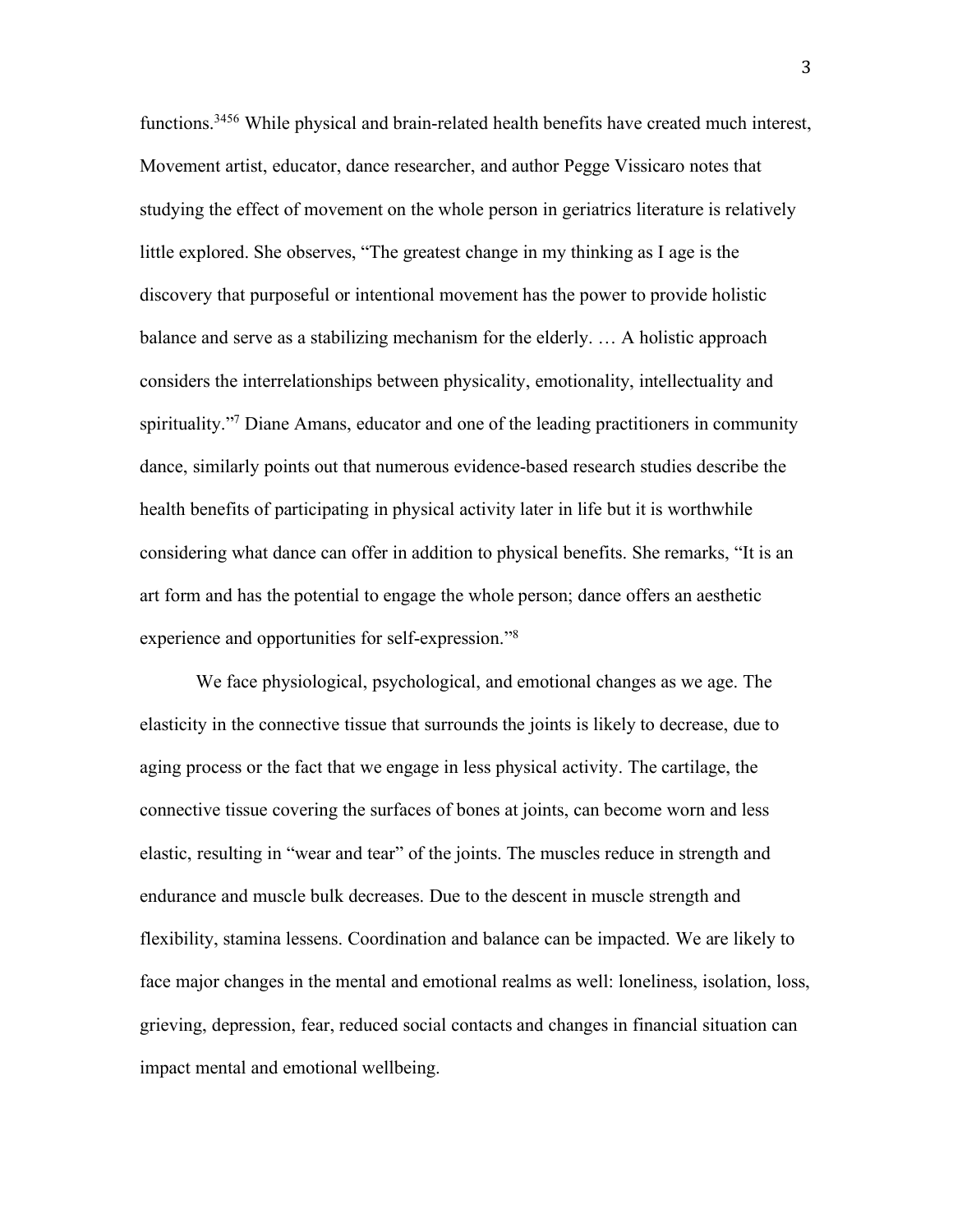Mindful, somatic movement modalities and community dance practices can help in several ways. Somatic movement forms focus on participants' connection to movement and finding their own movement expression. There is no judgment, no "right or wrong," no fear of failure. The movements are simple and do not rely on complicated verbal or physical instructions. The participants can gain confidence and enjoyment from moving and experience what the body is able to do, rather than focus on movements that are more difficult. For example, Nia, a movement method developed by Debbie Rosas and Carlos Aya Rosas in the United States in the 1980s, emphasizes listening to and following physical sensations as guides toward wellbeing. In Nia dance classes, instructors show modifications and encourage participants to "tweak" the movements to fit their body's needs so that they can find comfort, pleasure, and joy in movement. The movements include elements from martial arts, dance arts, and healing arts. In "Chair Nia" classes, participants perform the movements in a seated position. Through music and movement, participants are free to express emotions and take part in a group activity, which can contribute to social and emotional health. These classes can help participants with mild to moderate depression, as physical activity is known to have a positive effect on the mood.

In her study, Sara Houston, Principal Lecturer in Dance Studies at the University of Roehampton in the United Kingdom and a leading voice on the benefits of community dance for people with Parkinson's disease, asked the participants in her research study why they had come to class. Many had joined because they found it more challenging to exercise on their own and found dancing more interesting than other exercise modalities. The social impact of dancing was noteworthy: "The dance sessions were a way of feeling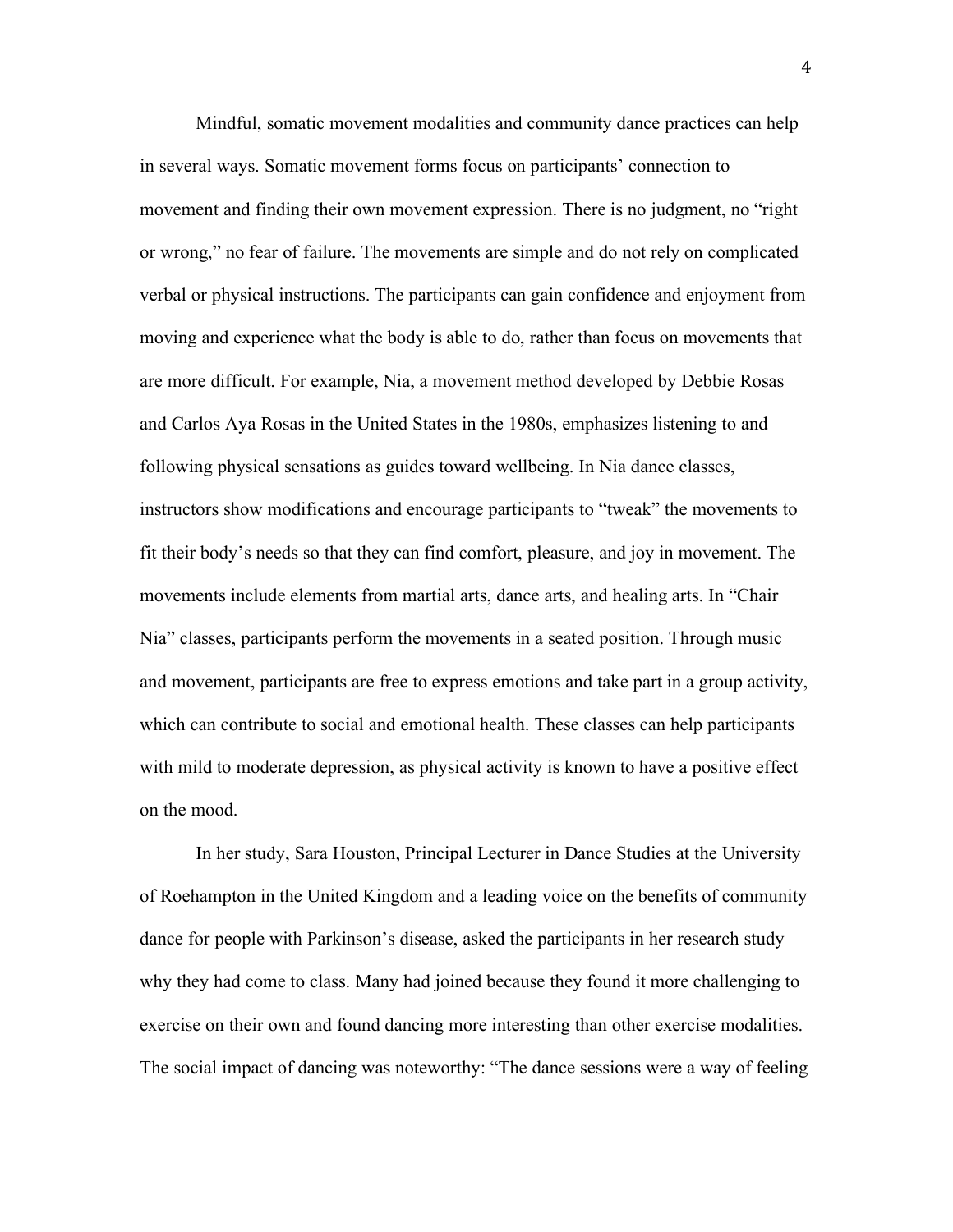productive, active and sociable."9 Not only were they working on their stamina, balance, muscle strength and bone health but dance as an art form gave more meaning and purpose to their lives and put them in touch with their unique ways of expressing themselves through movement.

## **Dance Methods**

Several methods exist that are designed with the senior demographic in mind. As I mentioned earlier, Yvonne Adrian Puckett (82) and Roger Puckett (83), professional Broadway dancers who have dedicated their lives to dance, have developed a program called Young at Heart. Their motto is "never stop moving." The movements are simple, playful, and creative and encourage the movers to stay within their comfort zone.10 Easyto-follow choreography alternates with moments of free expression and spontaneous movement, either on one's own or in pairs and groups. The music includes both upbeat and lyrical songs, from Broadway tunes to classical music, country, contemporary hits, and world music. Before the COVID-19 pandemic, the duo combined taught over 20 classes per week, ranging from Nia dance to Zumba Gold to Tai Chi. As a fellow teacher of Young at Heart, Marina Thomas, notes, "Their energy is unstoppable and their spirits insurmountable. Their clientele is diverse and develop a sense of trust and commitment. They leave the class feeling safe, rejuvenated and joyful."<sup>11</sup> Full of vitality, the couple is inspiring: the participants want to be like them, to have as much energy and joy as they do in their 80s.

Anna Halprin, a formidable dance visionary, author, performance artist, and choreographer, is another inspiring example. Celebrating her 100<sup>th</sup> year in 2020, Halprin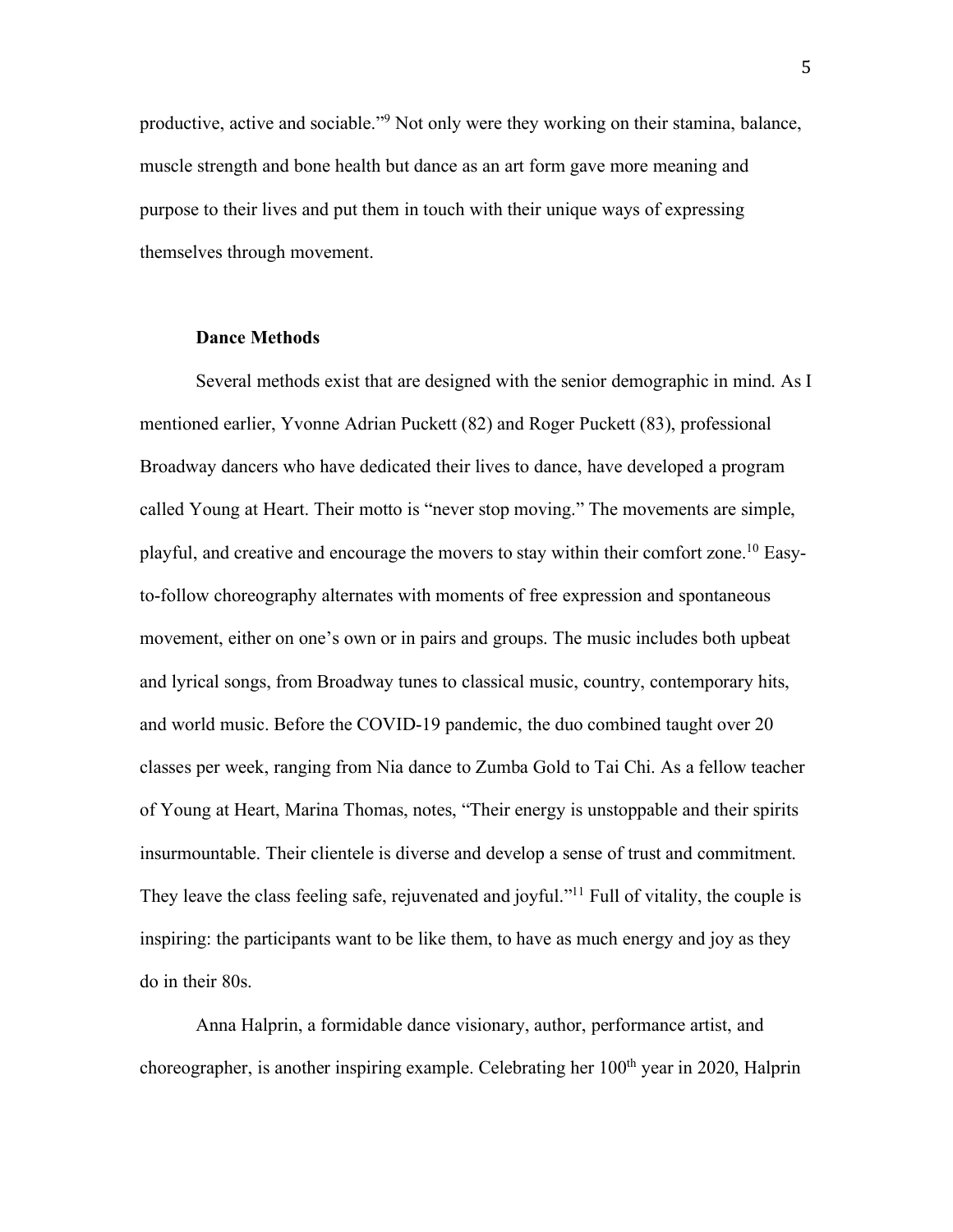continues to teach and perform. With her daughter Daria Halprin, she developed a practice called Tamalpa Life/Art Process, which combines gentle movement, body awareness, writing, drawing, and performance.<sup>12</sup> The movements are improvisatory: dancers respond to certain themes or cues that increase awareness of elements of nature or particular body parts. This practice is holistic in that physicality, imagination, emotions, and expressivity are all being evoked and used. Because of the freedom within the structure, this practice is suitable for a wide variety of ages and is adaptable to older generations.

Halprin's approach offers participants a chance to find their own movements without pre-set choreography. She uses simple instructions such as "extend your arm and hand from the shoulder blade, and notice what happens": the participants are not seeking a movement to evoke a particular state but rather notice what state movement evokes. Another approach is to sense how the body wants to move without any previous ideas. "You don't choose the movement; the movement chooses you. Think of some of our common descriptions of movement in relation to emotion. We jump for joy. We wring our hands in grief. We stomp in anger. When emotional states are intense and images clearly defined, the appropriate movements will arise," she notes.13 Halprin incorporates real-life situations and invites movers to express and confront challenging life experiences through dance. Grief, violence, homelessness, isolation, racism, as well as celebration, initiation, or marriage can all be the basis of movement experience and personal or communal dance rituals. Her technique includes performance, with the intent of healing and release. Seeing older people perform and express their emotions and life stories through movement can be a very moving, transformative experience for both the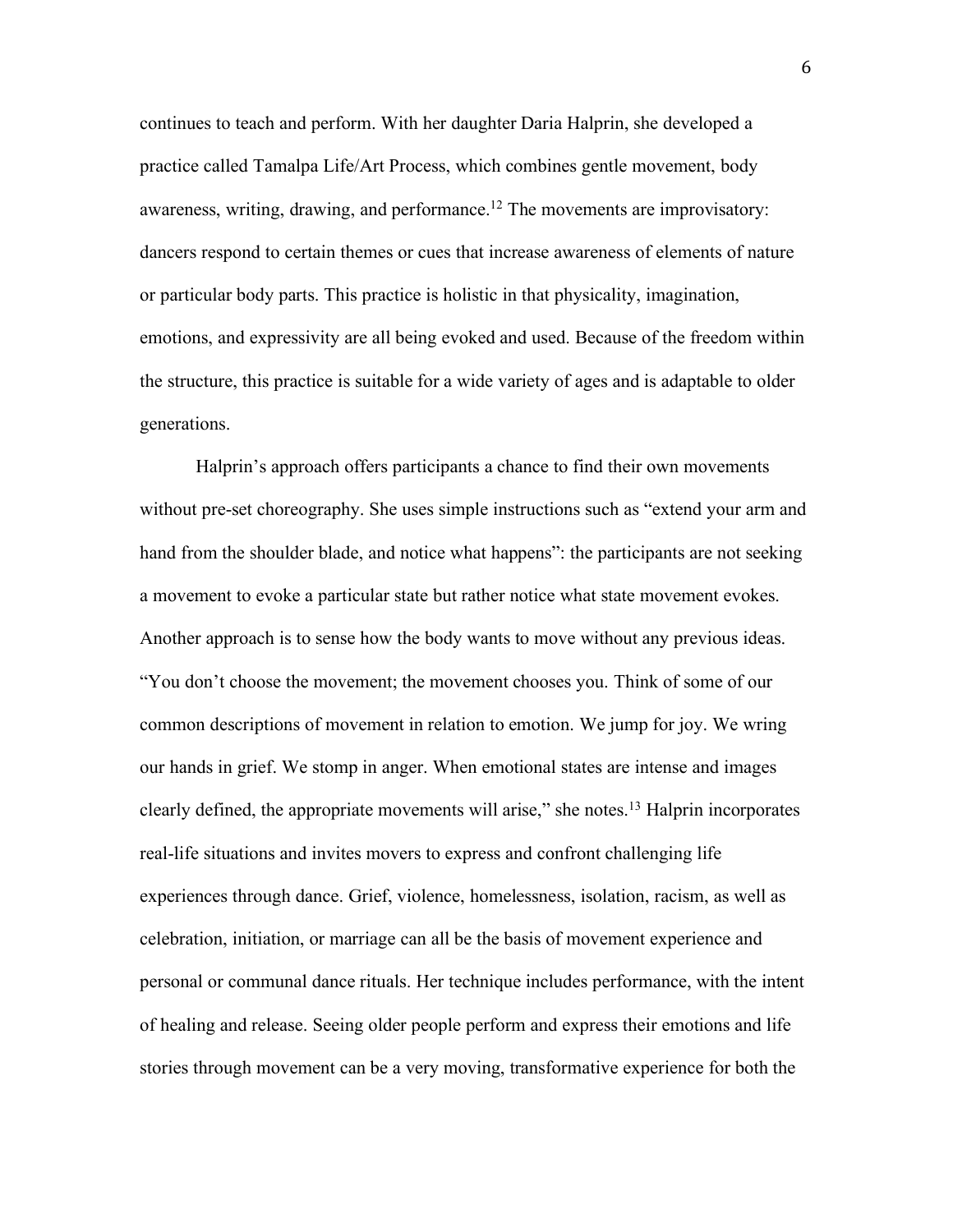audience and the performer. Rather than a carefully shaped and externally imposed choreography, we see the uniqueness of each individual, the experiences that have shaped them, the lives they have lived, enacted through movement.

Ageless Grace, developed by Denise Medved, is another innovative movement method. This program activates several functions of the brain – analytical, strategic, kinesthetic learning, memory/recall, creativity and imagination – and addresses over twenty physical skills needed for lifelong optimal function. The program includes 21 simple exercise tools for all ages and abilities. The exercises are based on everyday movements and feel natural and organic. The aim is to support the healthy longevity of the body and mind. The movements can be performed seated in a chair or can be done on a bed, standing near or behind a chair, down on the floor, or in a standing position. The classes use up-beat generation-specific music. The tools and exercises emphasize different anti-aging techniques such as joint mobility, spinal flexibility, right-left brain coordination, bone density, cognitive function, balance, fall prevention, self-esteem, confidence, and playfulness. They promote the ability to respond, react, and recover efficiently and safely. The exercises include sequences of physical movements in patterns that surprise the brain.

Medved's intention was that anyone could perform the movements in Ageless Grace, whether they are healing from a surgery or are in good shape. "Intentionally nourishing the mind-body connection on a daily basis can help improve health and wellbeing, reduce stress, keep the brain agile and the body responsive. When body, mind, spirit and emotions are in balance, health and well-being follow. Ageless Grace offers something for each of these dimensions," she notes.<sup>14</sup> What makes the practice unique is

7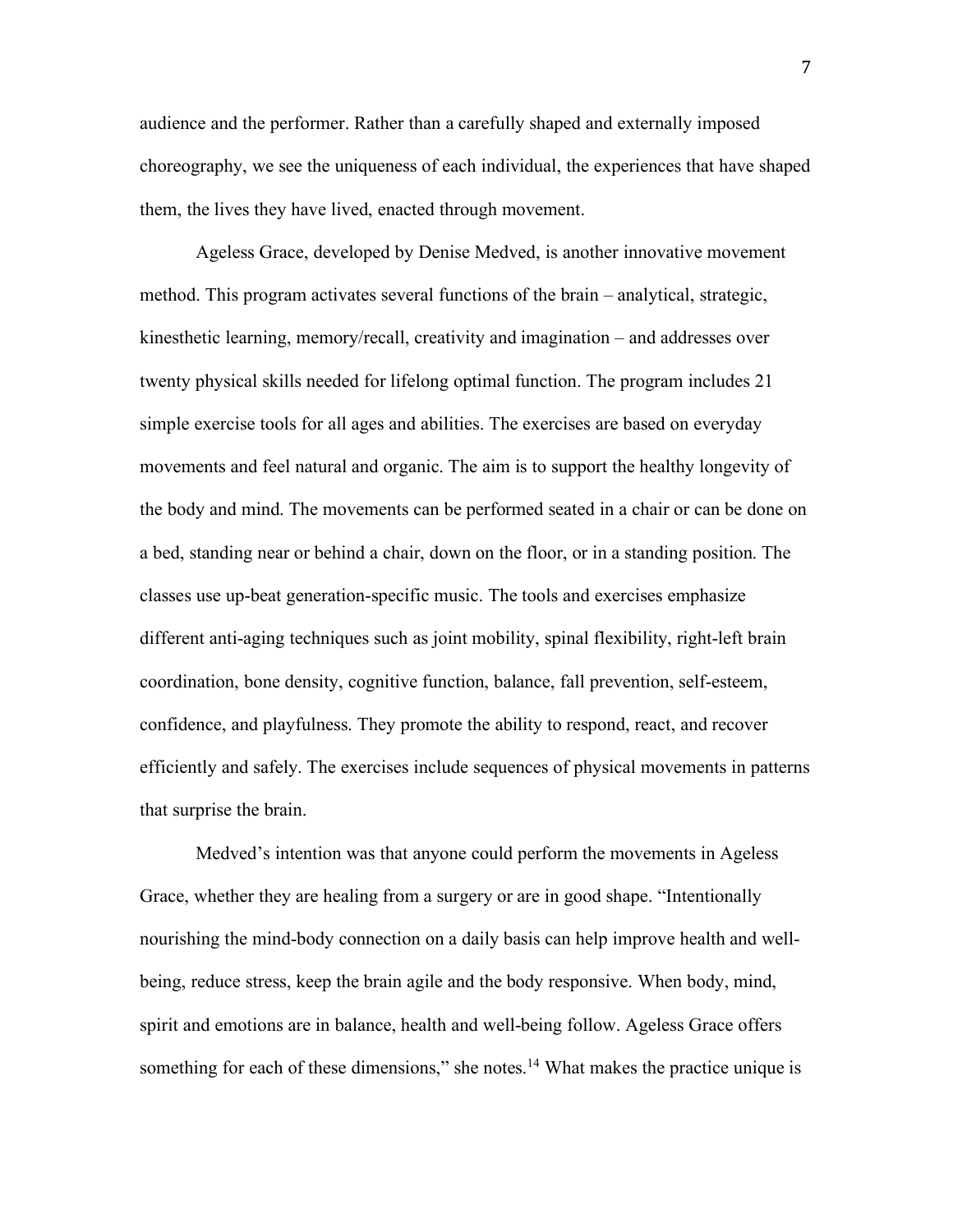the focus on exercising the body and stimulating the brain at the same time. As the founder points out, "Research now supports that we must combine the two for optimal lifelong function and graceful aging. And that we must continue to practice movements we are unfamiliar with in order to create new neural pathways."<sup>15</sup>

Kenny Daley, an Ageless Grace facilitator and movement instructor who specializes in working with the older population, highlights the importance of music in a movement class. He has observed a remarkable change in the mood and physical comportment of people in their advanced age when they hear music that they know. "The dance, with the music, puts the Elder in the moment. I don't care if the person has limited mobility – if I see them tapping their finger, we're good!" Daley notes.<sup>16</sup> He believes in the importance of observing and going where their clients are at as well as knowing their experiences with movement and current physical situation. He emphasizes that movement and dance bring us to the present moment and help us appreciate  $it$  – we notice what the body feels; we are present with the other people in the room.

Access to movement experiences that are safe and healthy are important for the older demographic at all times but are particularly significant during the restricted movement and health hazards of COVID-19 which can increase feelings of isolation, fear, and insecurity. Meredith Oppenheim, a vitality visionary dedicated to improve the quality and length of life for people as they age, has created an online community called Vitality Society™ which offers a range of classes, talks, workshops, and ways of socializing for people over 60. Oppenheim remarks, "I realized that I could have the greatest impact on people's lives by keeping them well. It is what older people want, younger people cherish, and our economy will depend on. I believe self-care and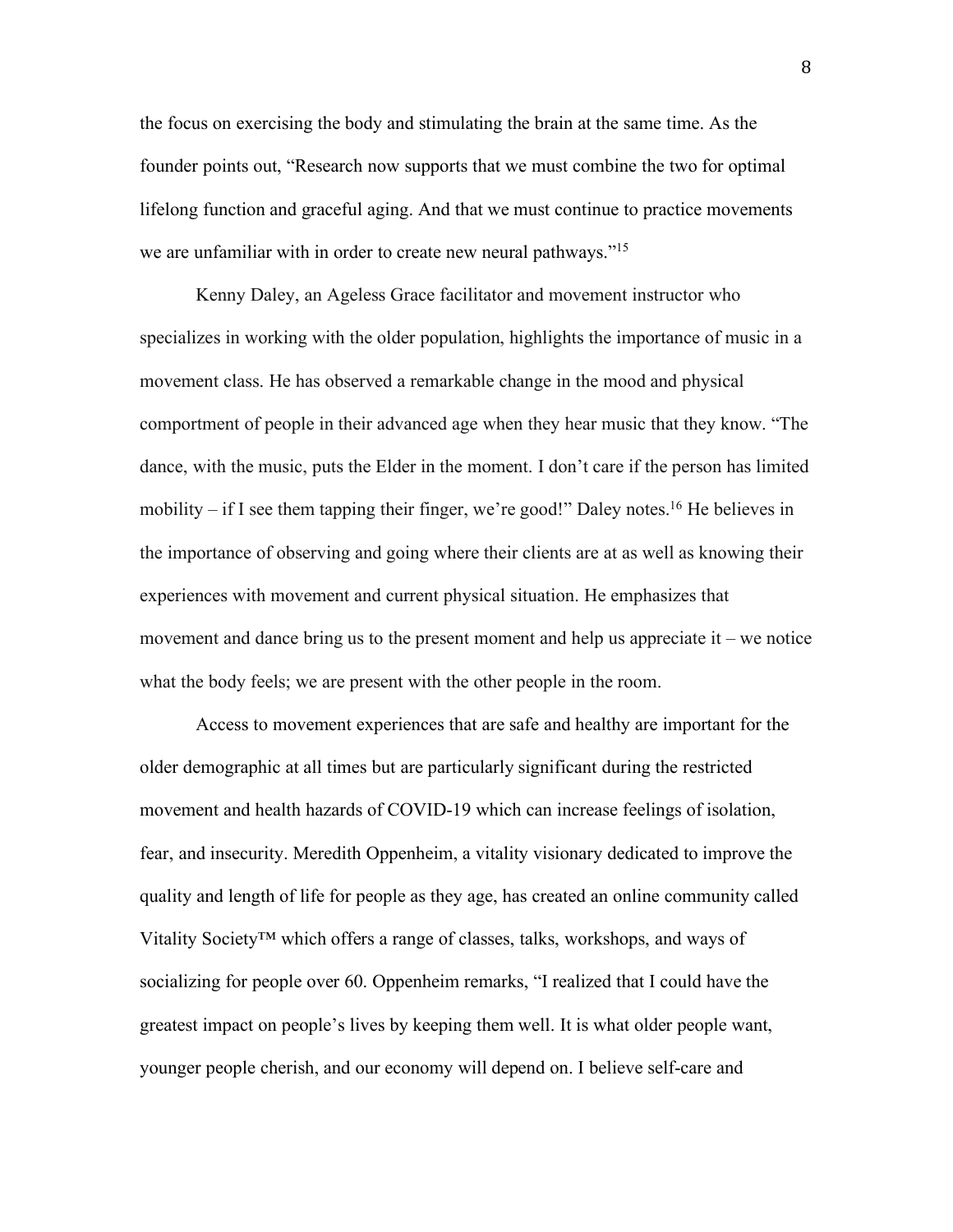preventive care are the most important forms of healthcare and that's what I set out to do. My platform, Vitality Society™, aims to revitalize a generation that is young at heart and wants to remain vital and vibrant."<sup>17</sup> The underlying principles of Vitality Society<sup>™</sup> include "learn to keep brains healthy and minds sharp," "meet new people close by and far away," "achieve serenity to gain clarity and sanity," and "reduce concerns about health, wealth and more."<sup>18</sup> They offer a range of classes in yoga, Pilates, Nia dance, Latin dance, strength and flexibility, and dancing with hoops, as well as photography and art making and special sessions with coaches and therapists to address particular needs.<sup>19</sup> These activities support mental and physical well-being and create camaraderie and connection, an important aspect of emotional well-being.

# **Conclusion**

Somatic and mindful dance practices have a lot to offer to the older population. They can improve cardiovascular activity, strengthen bones and muscles, help with balance and stamina. But they can also replenish us emotionally: communal dance experiences can put us in touch with joy, expressivity, connection, and a sense of community, all of which are important factors of a holistic approach to health and wellbeing.

Thinking back to the experience of the video shoot that I described at the beginning of this article, I have in front of my eyes an image of a group of older dancers, many of whom had behind them a lifetime of injuries, heartaches, losses, traumas, and lives fully lived. Their bodies showed how they had aged differently – some had retained more flexibility, range of movement, and strength, and some had less. In my mind's eye,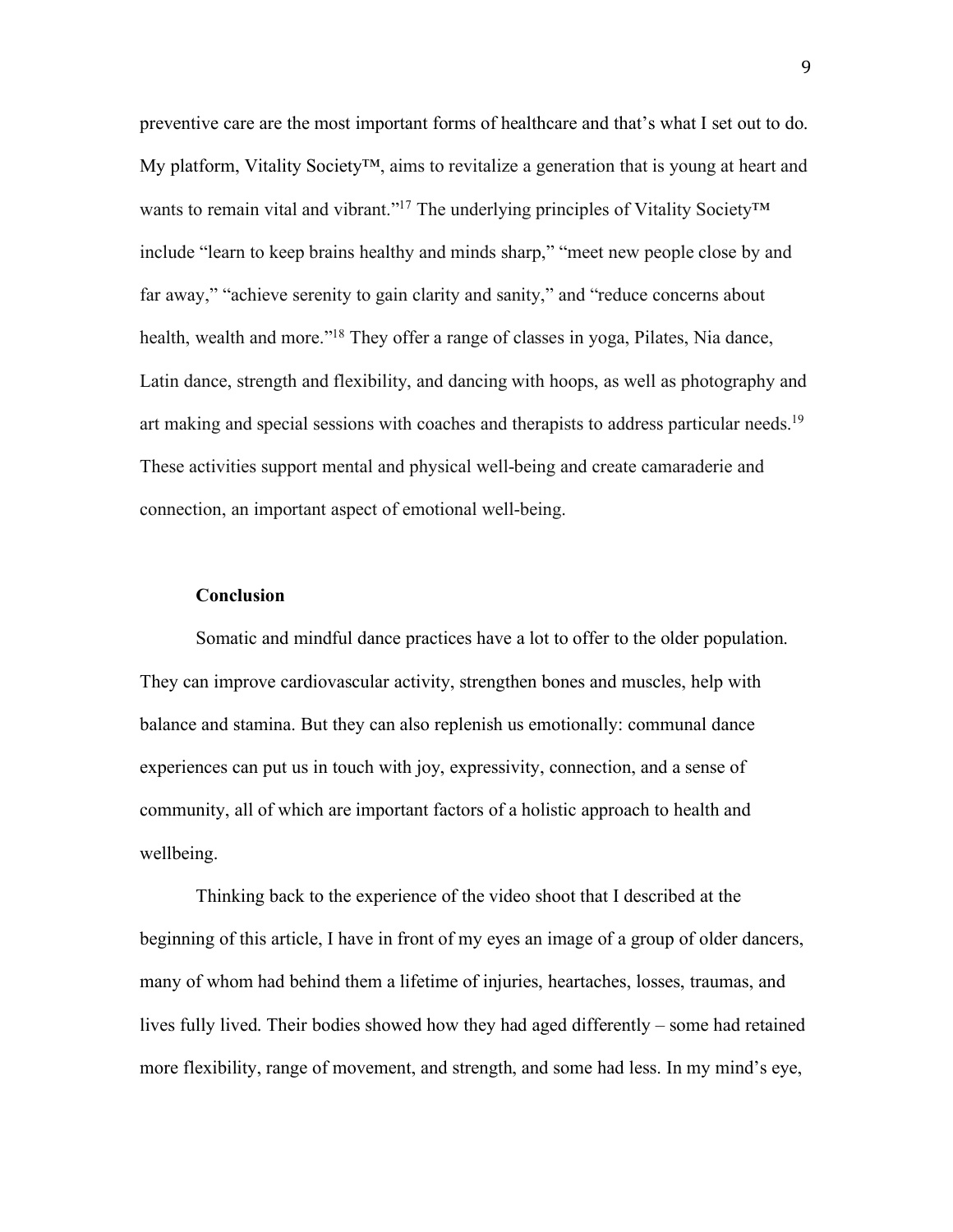I see them performing movements that make them feel "able" instead of feeling burdened by the emotional and physical stress of not being able to do certain movements. They sit and move their arms, torso, head, and legs in a seated position. Or they move around freely in the space. They smile at one another. They feel connected, alive, nourished or rejuvenated by the sense of community, music, and connection to their heart and body. https://www.vitality-society.com/feed, https://www.yvonneandrogerdance.com/, https://agelessgrace.com/, and https://nianow.com/ provide useful resources and further guidance for clients who would like to get involved in such invigorating and healing movement practices.

## **References**

 

<sup>1</sup> Tripoli, M. Instructions given at the video shoot, April 2017.

<sup>2</sup> Tripoli, M. Instructions given at the video shoot, April 2017.

<sup>&</sup>lt;sup>3</sup> Adler, A and Roberts, B.L. March/April 2006. The use of Tai Chi to improve health in older adults. Orthopaedic Nursing, 25. 2: 122-126.

<sup>4</sup> Greider, K. 2011. The Real Fountain of Youth: Exercise. https://www.aarp.org/health/fitness/info-01-2011/the\_real\_fountain\_of\_youth.html. Accessed on August 17, 2020.

<sup>5</sup> Scarmeas, N. et al. 2009. Physical activity, diet, and risk of Alzheimer's disease. *Journal of the American Medical Association* 302 (6): 627-637.

<sup>6</sup> Singh, M.A.F. 2004. Exercise and aging. Clinics in Geriatric Medicine, 20.2: 201-221.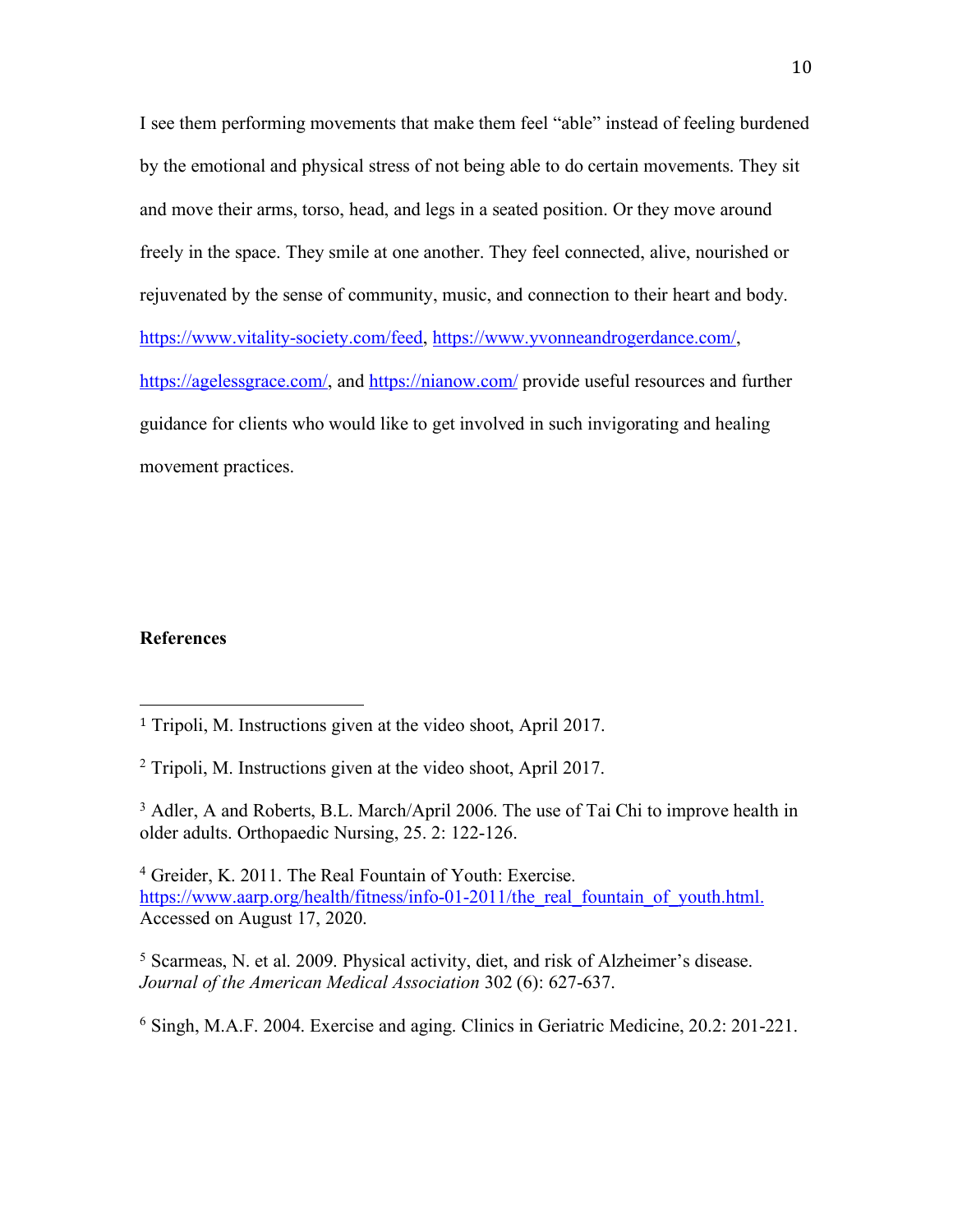<sup>7</sup> Vissicaro, P. Ageing, Creativity and Dance in the United States. In Amans, D (ed), Age and Dancing: Older People and Community Dance Practice. New York: Palgrave Macmillan, 2013: 23.

<u> 2002 - Andrea San Andrea San Andrea San Andrea San Andrea San Andrea San Andrea San Andrea San Andrea San An</u>

<sup>8</sup> Amans, D. Contexts, Partnerships and Funding. In Amans, D (ed), Age and Dancing: Older People and Community Dance Practice. New York: Palgrave Macmillan, 2013: 55.

<sup>9</sup> Houston, S. Ageing and Society in the UK. In Amans, D (ed), Age and Dancing: Older People and Community Dance Practice. New York: Palgrave Macmillan, 2013: 18.

<sup>10</sup> For more information, see www.yvonneandrogerdance.com.

<sup>11</sup> Thomas, M. Email correspondence with the author. August 6, 2020.

<sup>12</sup> For more information, see https://www.tamalpa.org/about-us/our-process/

<sup>13</sup> Halprin, A. Making Dances That Matter: Resources for Community Creativity. Middletown, CT: Wesleyan University Press, 2019: 16.

<sup>14</sup> Medved, D. https://agelessgrace.com/about/Accessed on August 5, 2020.

<sup>15</sup> Medved, D. https://agelessgrace.com/about/Accessed on August 5, 2020.

<sup>16</sup> Daley, K. Personal correspondence with the author. August 2, 2020.

<sup>17</sup> Seeds, W. 2020. "'Why you should eat a healthy diet.' With Dr. William Seeds and Meredith Oppenheim." Thrive Global. https://thriveglobal.com/stories/why-you-shouldeat-a-healthy-diet-with-dr-william-seeds-meredith-oppenheim/ Accessed on August 16, 2020.

<sup>18</sup> Seeds, W. 2020. "'Why you should eat a healthy diet.' With Dr. William Seeds and Meredith Oppenheim." Thrive Global. https://thriveglobal.com/stories/why-you-shouldeat-a-healthy-diet-with-dr-william-seeds-meredith-oppenheim/ Accessed on August 16, 2020.

<sup>19</sup> For more information, see https://www.vitality-society.com/feed